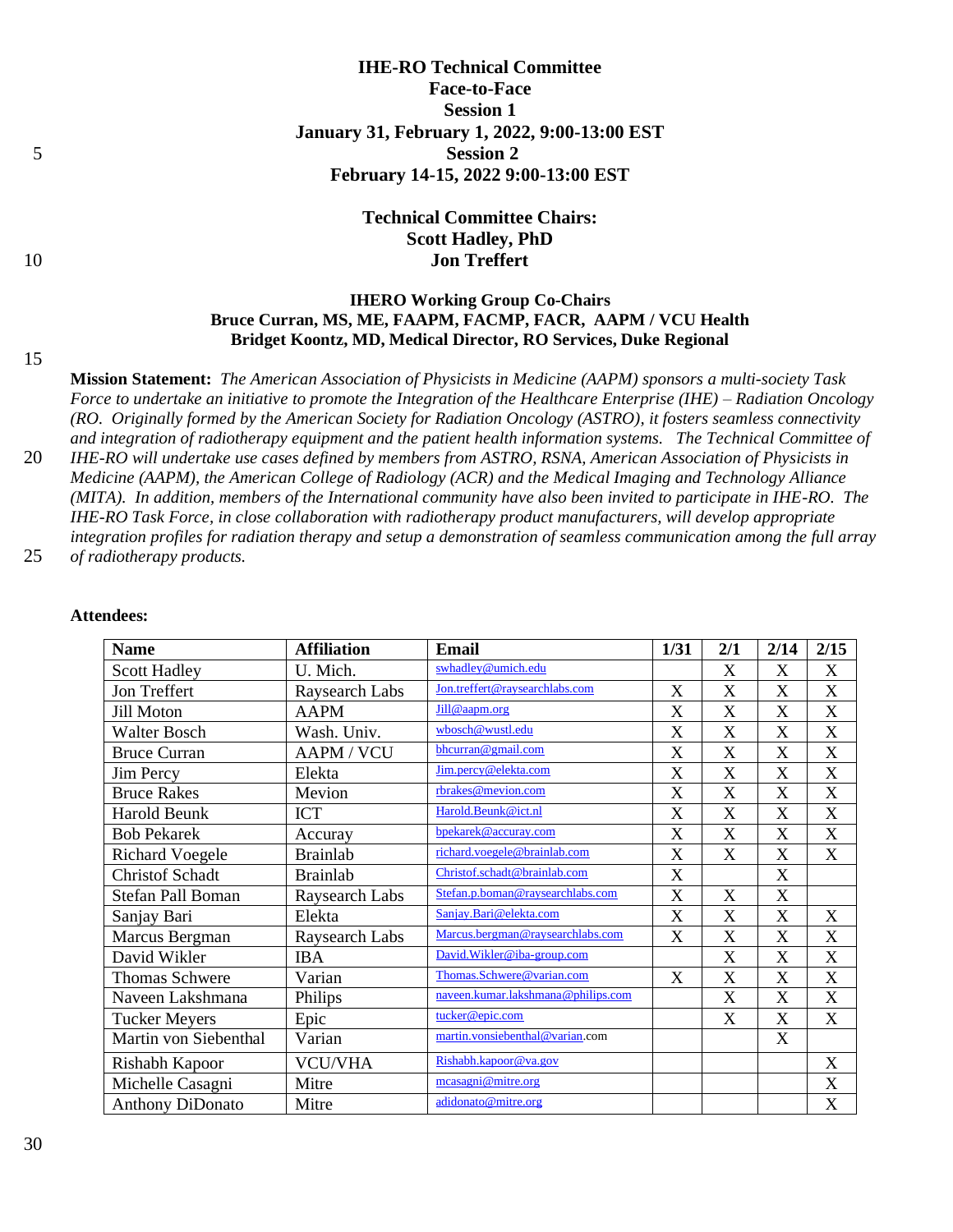# **Minutes:**

IX. Meeting was called to order 1/31/22 at 9:06 am ET. A quorum was present.

- 35 X. Meeting Scope
	- A. Minutes from the Jan 20, 2022 TC teleconference were reviewed and approved without objection. (Motion: Harold, Second: Jim)
	- B. Review Agenda

## 40 XI. Topic 1: CPs for consideration – Christof Schadt presented recently approved CPs from WG-07, currently in Final Text in DICOM.

- A. CP 2150 Add OAR to RT ROI Interpreted Type
	- 1. Addition of the OAR Defined Term may have implications for BRTO-II.
- 2. Inconsistent usage of the RT ROI Interpreted Type has been a barrier to interoperability in testing. No 45 constraint on usage is currently present in BRTO-II.
	- 3. Discussion of strategy for incorporating constraints on ROI Types.
		- a. Options include (a) adding content requirements for RT ROI Interpreted Type or (b) requiring coded representation for ROI Types. (DICOM CP 2151 adds Segmentation Property Category Code to the RT Structure Set and is expected to be incorportated into the DICOM Standard (2022b).)
- 50 b. Simply adding the "OAR" Defined Term to the list of RT ROI Interpreted Type values in BRTO-II (Section 7.4.8.1.1.2) was *not recommended.*
	- c. Consensus of the TC that Connectathon judges should tolerate a range of usage of RT ROI Interpreted Type values. I.e., not issue Finding for Producers that satisfy (syntactic) content requirements.
- d. Add "handle safely" message for Consumers to check Interpreted Types of "ORGAN", 55 "AVOIDANCE", and "OAR". Recommend mapping received data to appropriate types.
	- e. May add clarification of RT ROI Interpreted Type semantics in future version of BRTO Profile.
	- 4. Proposal to accumulate issues for Profile updates, including the following
		- a. Incorporation of DICOM CPs
		- b. Review of display requirements for DICOM content
- 60 c. Mandates for visualization of data in clinical systems
	- 5. **ACTION 220101**: Christof Schadt to compile a list of DICOM CPs for review by the TC.
	- B. CP 2152 Add Plan Overview Parameters to RT Dose
		- 1. Dose Displayer can use this content in the absence of an RT Plan
	- C. CP 2153 Add Linac Calibration Parameters to Treatment Plan
- 65 1. Commissiong Key to be preserved in treatment planning (TPPC) and recorded for deliveries (TDRC)
	- 2. Discussion of implementation strategy. Requires either a new Option (new Transactions) or a new version of the TPPC Profile.

## XII. Topic 2: Treatment Record Content Presentation

- 70 A. Jim Percy presented issues pertaining to requirements for visualization in TDRC-Brachy.
	- 1. This is not a content requirement *per se*, but specification of how plans are displayed to users.
- 2. Discussion of the relationship between requirements for display of attributes in the Profile and the manner in which they are displayed by an application. Testing is based on a demonstration that content is represented in a clinically consistent manner. This is dependent on the Use Case of the producer or 75 consumer Actor.
	- 3. ACTION 220102: Jim Percy to draft proposal for specifying display requirements in TDRC-Brachy Volume 2.
	- XIII. Topic 3: IHE-RO Web Presence/Tools
- 80 A. Discussion of current tools and opportunities to simplify.
	- 1. DocuWiki (ihe-ro.org) Profile documents and Connectathon instructions
		- a. Current hosting is paid through Dec 2022
		- b. Possible alternatives
			- i Github (with open-source front-end)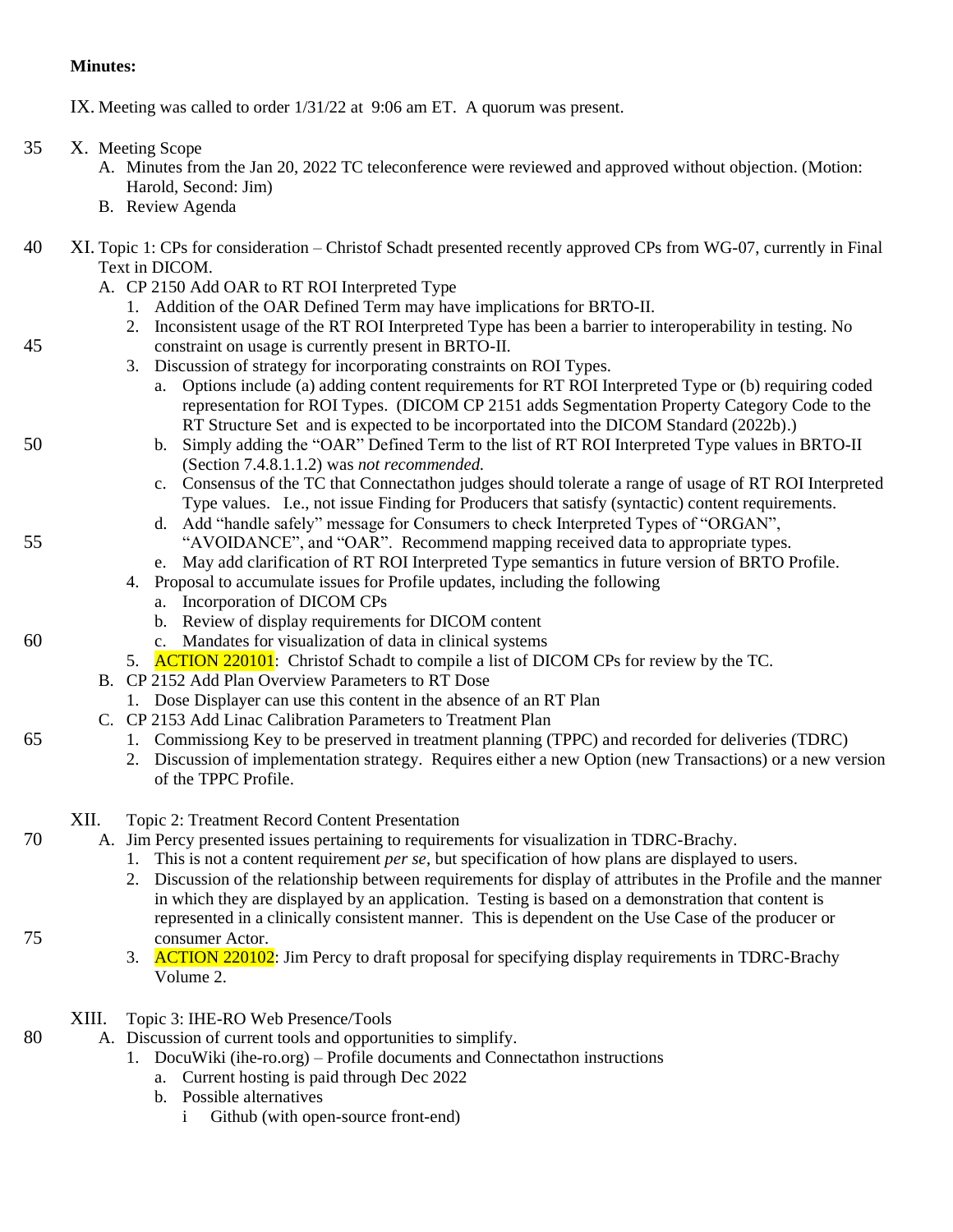- 85 ii AAPM Allegiant system (new Content Management System) implementation is expected later in 2022. Bruce to explore possibilities with Michael and Farhana.
	- iii CNI AAPM IT vendor bundling with other services (VPN, cloud server) may be advantageous.
	- 2. Box.com
		- a. Currently working well for document sharing and storage of test data, e.g., DRRO.
- 90 3. IHE (ihe.net) IHE home page, public landing page for RO Domain

*[Adjourned for the day 1/31/22 at 12:38pm ET] [Resume meeting 2/1/22 at 9:04am ET]*

95 XIV. Meeting Scope

A. Review Agenda

## XV. Topic 5: Workflow Next Steps (TDW/DPDW)

#### A. TDOR status

- 100 1. Thomas Schwere reviewed the status of TDOR Profile (vers. 0.5) with the group. The Deferred Recording Process Flow was presented. (Additional sequence diagrams for variations to this process are in preparation.)
	- a. A Discontinuation Reason Code for Deferred Recording still needs to be added to DICOM.
	- b. N-Create of Record Treatment Session allows for various OST/TMS contexts.
- 105 c. TDD creates a UPS to perform offline recording of a treatment session
	- 2. Whether to define a new Actor for offline recording or extend requirements to the TMS Actor was discussed.
- a. David Wikler presented an overview of the IHE-RO Process System Architect Perspective. Architecture is driven by the PC. The TC specifies solutions using existing standards. Actors are 110 described at a high level and may play different roles in different Profiles.
	- 3. Offline recording in TDOR requires TMS to include Scheduled Treatment Session UID in the UPS N-CREATE. This cross-Profile requirement also applies to IPDW. Decision to express this requirement as an extra content requirement in TDOR (rather than as an extension of TDW-II).
- 115 B. Discussion of Profile architecture in delivery workflow.
	- 1. Issues include granularity of Actors and instructions (plan-level vs. beam-level).
	- 2. Engagement with imaging and positioning vendors.
	- 3. **ACTION 220103**: Jon to solicit input from TC and organize meeting with imaging and positioning partners. Include surface imaging.
- 120 4. ACTION 220104: Jon to schedule an single-topic meeting after AAPM annual meeting to discuss imaging and positioning; publicize and invite third-party vendors at AAPM.

# C. Varian VTI status

- 1. VTI is FHIR-based. Several implementations have been developed. Use of FHIR for workflow 125 management was discussed. The DICOM and FHIR standards have complementary advantages and challenges. DICOM works well for persistent representation of immutable data, but has difficulty managing status updates. FHIR is extensible and supports status updates and instructions (Resources can be used for scheduling and process control); but persistent data must be managed carefully.
	- 2. Use Cases:
- 130 a. Online Adaptive
	- b. Discrete Devices
	- XVI. Topic 6: Committee Updates
		- A. DRRO
- 135 1. Test Workshop/Test Tools Walter Bosch reported.
	- a. A workshop for informal testing of the DRRO Profile is scheduled for April 11-13, 2022. The focus of the workshop is development of test methods. Dan Polan (UMich) is drafting test procedures.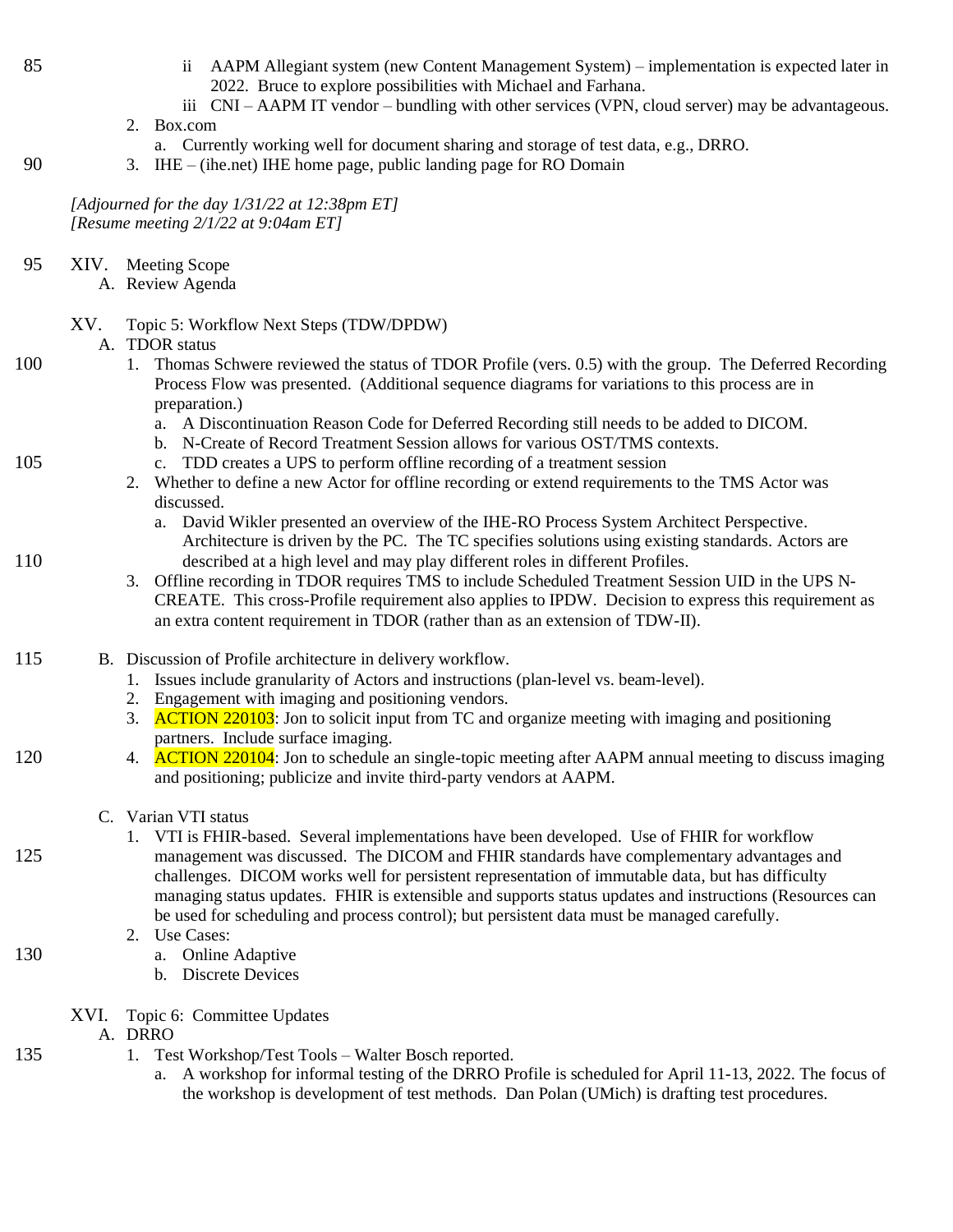- b. Test data to evaluate proper encoding and interpretation of the Deformable Spatial Reg IOD has been developed and circulated in the DRRO group. Several issues have already been identified and 140 corrected in vendor applications.
	- c. Demcom is extending the IHE-RO Content Validator to evaluate DRRO requirements for Deformable Spatial Registration IOD content. Content requirements for images, RT Structure Set and RT Dose are expected to be the same as for BRTO-II.

#### B. XRTS

- 145 1. Next Workshop is tentatively scheduled for May 9-11, 2022.
	- 2. Some concern remains regarding HIS systems' ability to support subscription to a Repository.
	- 3. Current emphasis is on message content. This is a work in progress.
	- XVII. Topic 7: Next Meetings/Presentations/Deliverables
- 150 A. F-F Session 2 Agenda
	- 1. Suggested topics
		- a. TDRC-Ion (treatment and setup beams)
		- b. TPPC-Brachy
	- c. TDRC-Brachy
- 155 d. TDW-II (edit for FT)
	- e. TDOR (added requirement for TDW-II)
		- f. ROTH
		- g. BQAW
		- h. HDSS (High-Def Structure Set) Richard Voegele to present
- 160 B. AAPM
	- 1. Planning Committee Presentations
		- a. TDW/DPDW February 15
			- i ACTION 220105: Jill to invite DPDW Committee to PC presentation.
		- b. TDIC March 15
- 165 i ACTION 220106: Jon to work with David to prepare agenda for TC F2F in Feb.
	- 2. 2022 Deliverables

XVIII. Sesion 1 was adjourned at 11:55am ET

- 170 XIX. Session 2 was called to order 2/14/22 at 9:03 am ET. A quorum was present.
	- XX. Meeting Scope
		- A. Review Agenda
		- B. Minutes from Session 1 (1/31/22, 2/1/22) of this meeting were approved by the Technical Committee without
- 175 objection.

XXI. Topic 1: HDSS (High Definition Structure Sets)

- A. Richard Voegele and Christof Schadt discussed the use case for high-definition structure set. "Unattached contours" may be defined in arbitrarily-oriented (non-axial) parallel planes. Orientation
- 180 and spacing may vary across ROIs to optimize definition.
	- 1. Examples comparing volumes and (DVH computed from HD dose) for SD and HD structures were shown. Relative differences between original volumes and the volumes of exported and reimported structures for SD and HD representations were compared. Relative differences as high as 30% were seen in SD structure sets. Differences in HD structure sets were very small.
- 185 2. It was proposed to require the Source Pixel Planes Characteristics Sequence (3006,004A) to be present (per ROI) if and only if the ROI is transmitted as an HD contour.

3. Proposal to include the Image Orientation (Patient) (0020,0037) attribute in the Source Pixel Planes Characteristics Sequence (3006,004A) to indicate the orientation of the contours for an ROI in the Frame of Reference of the Structure Set. This attribute is Type 1 within a Type 3 190 Sequence. It may already be required by the Standard if the Source Pixel Planes Characteristics Sequence.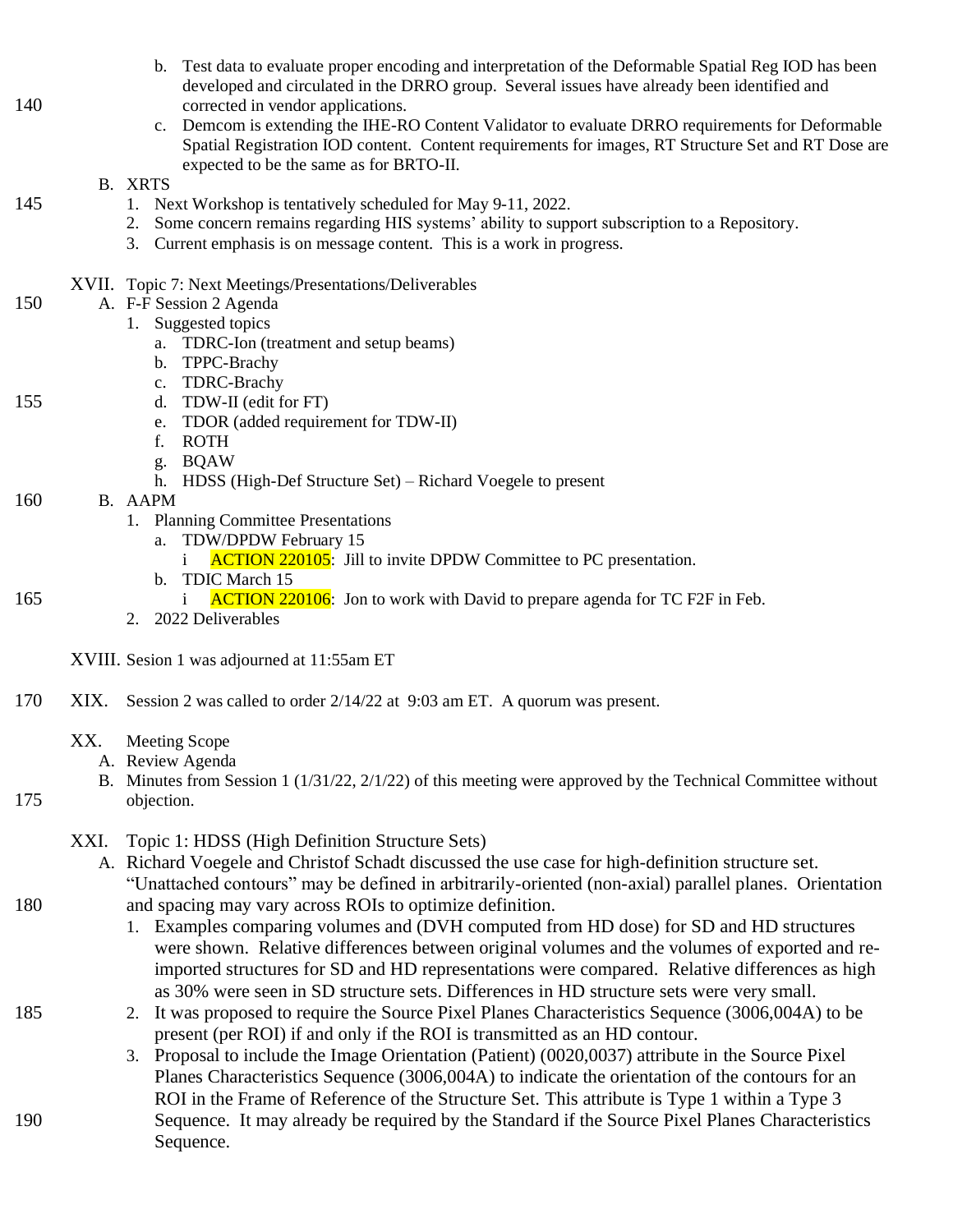- 4. Discussion of Pixel Spacing, Spacing Between Slices, Rows, Columns, and Number of Frames Attributes in the Source Pixel Planes Characteristics Sequence. These attributes are Type 1. They represent pixel spacing and counts *in the source system* and may not coincide with the 195 spatial parameters *in the consuming system* (may be rendered in a different orientation).
	- 5. The Spacing Between Slices (0018,0088) attribute is used to detect gaps in a structure, i.e., to determine whether successive contours are contiguous.
	- B. The decision to proceed with development of a HDSS Profile was tabled.
- 1. Limitations on references to Image Instances in the Contour Image Sequence were discussed briefly, but 200 were considered to be outside the scope of the HDSS topic. This issue, along with other RT Structure Set related concerns, e.g., Contour Geometric Type values of CLOSEDPLANAR\_XOR, will need to be discussed separately.
	- 2. Content-related material appears to be well defined. Further discussion of implementations and implications for other Profiles is to follow.

#### 205

- II. Topic 2: Use Case: Exchange of mCode resources with Patient Data
	- A. Tucker Meyer reviewed an example of a Patient Condition resource for cancer with stage.
		- 1. Many custormers want ot enter diagnoses and stages just one and see them in all relevant systems (HIS, ROIS).
- 210 2. Diagnosis and stage are already in mCODE.
	- 3. Diagnosis may be transferred from EHR to OIS or from OIS to HER.
	- 4. How to identify the Diagnosis was discussed. What elements of diagnosis are needed? Instance of the condition report and FHIR Resource, diagnosis code. The FHIR resource may be updated as the patient's condition changes. A prescription needs to reference a disease report, rather than a changing condition.
- 215 B. What other elements beside diagnosis code and staging are needed for creating or updating a prescription or manage treatment of a patient?
	- C. Current implementations (EPIC, Varian) have FHIR interfaces that respond to queries (create resources), but do not store data internally as FHIR. Accepting diagnosis information appears to require implementation of subscription.
- 220 D. Discussion of architectural options: exchange of patient condition could be an extension to XRTS.
	- E. mCODE is a US-based coding scheme. Is mCODE the correct solution for exchanging RO information? Is this acceptable as an international coding scheme?
	- F. ACTION 220201 Jon to bring Patient Condition/Diagnosis Use Case forward to PC
	- G. **ACTION 220202** Tucker to discuss addition of Diagnosis Use Case as XRTS extension in HIS subcommittee.
- 225

#### III. Topic 3: AAPM Survey – new Use Cases?

- A. Jon Treffert reviewed results of the AAPM "2021 IHERO Survey combined v3.xlsx" with the TC. Surveys were distributed both within AAPM membership and to a broader (international) community. The purpose of the exercise was to identify Use Cases that have not been covered well. Interoperability issues
- 230 discussed include the following:
	- 1. Mismatch of beam machine among TPS, OIS, TDS RT3 model, calibration key in TPPC
	- 2. Image guidance, transfer of reference images  $-$  TDW extension to imaging,  $3<sup>rd</sup>$  party devices
	- 3. Couch coordinate transfer from TPS to OIS TDPC/TPPC absolute table top displacement
	- 4. Inability to transfer plans among delivery systems due to limited support for the same delivery parameters
- 235 5. Discrete imaging/positioning system integration
	- 6. Imaging review interface issues in OIS
		- 7. Ultrasound image transfer for prostate HDR TPPC Brachy (US/MR registration)
		- 8. Multi-isocentric dataset (TPPC) could be used for TDPC
- 9. Mismatch of patient demographics in OIS, SIM, TPS, imager / patient data coercion (Modality Performed 240 Procedure Step)
	- 10. Gantry, couch positioning for imaging Imaging instruction
	- 11. Export of SRO used for registration of CBCT ROTH / TDIC
	- 12. Portal dosimetry what is needed to use DICOM for this?
	- 13. TPPC multiple contours for one physical block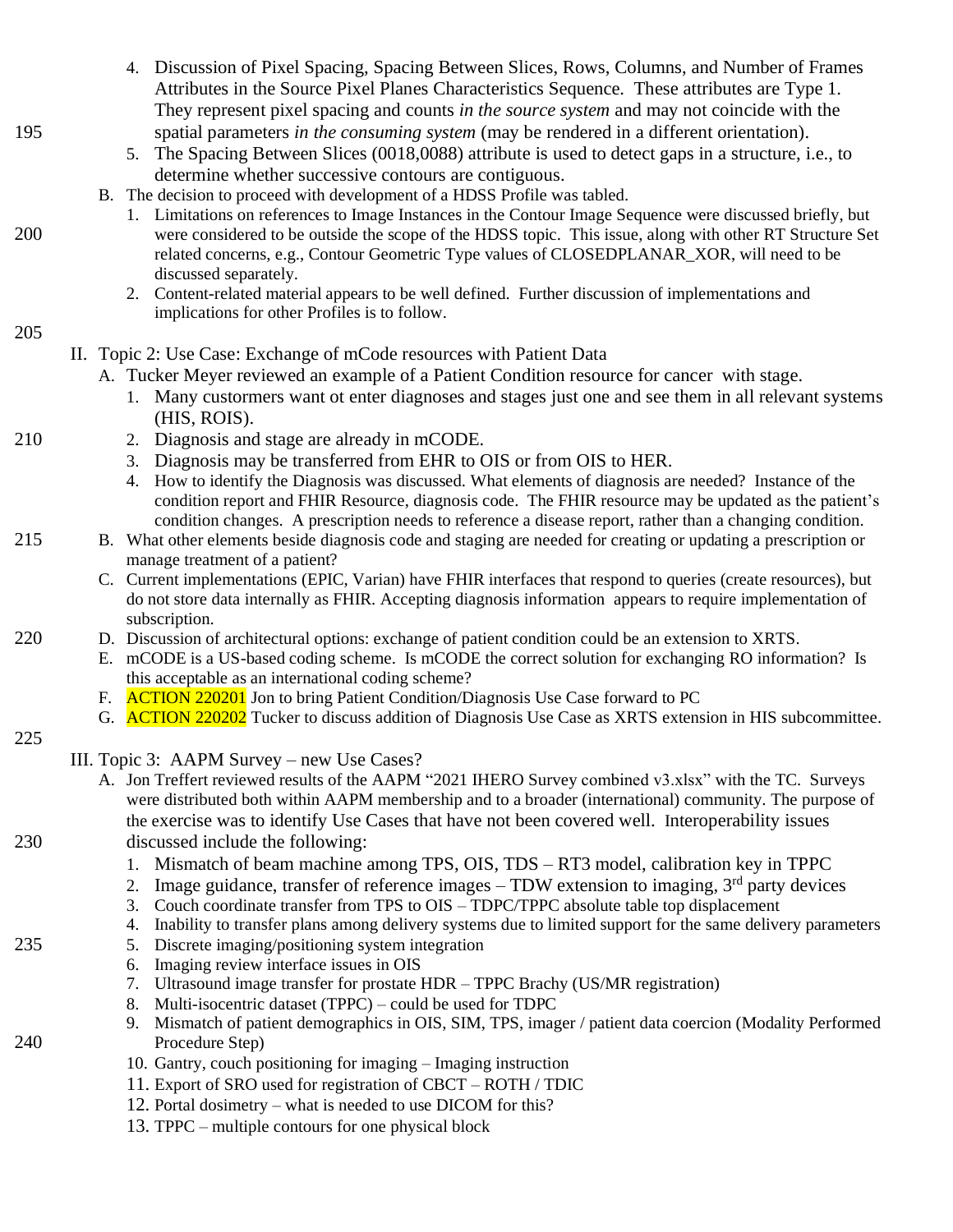- 245 14. Implementation limitations: #contours, #points, #ROIs BRTO-II defined parameter limits is a new test case needed? Contours may not be reuired at TDD.
	- 15. Support for special characters ISO IR 100. This is a practical issue (impediment to interoperable exchange).
	- 16. Image Instruction related Imaging workflow integration

250

*[adjourned for the day 2/14/22 at 1:02pm ET] [resume meeting 2/15/22 at 9:04am ET]*

IV. Committee Updates

- 255 A. Results of the 2021B IHE-RO Connectathon have been accepted by the IHE International Board.
	- V. Topic 4: TDRC

A. David Wikler discussed progress on the TDRC-Ion Profile.

- 1. Discussion of the distinction between treatment beams and setup beams. The difference in 260 radiation type for these beams has implications for meterset units. The RT Ion Treatment Record is intended to capture beam *meterset* only for *treatment* beams.
	- 2. There are many variations on beam setup workflow. Suggestion to focus the Profile on address the most common use cases. The main focus is on offline setup image review rather than dose accumulation.
- 265 3. The RT Ion Treatment Record can include references to reference images (per beam). The General Reference Module can be used to reference imaging Structured Reports.
	- 4. If it is desire to specify different levels of support for recording, additional Transactions will need to be defined.
- 5. David Wikler and Bruce Rakes continue to work on TDRC-Ion. Input from others will be needed 270 to develop TDRC for photon-based therapy.
	- 6. A complete draft is expected in the next several meetings of the subgroup.

VI. Topic 5: TPIC (renamed to TRIC) / TDIC

A. David Wikler discussed the status of TPIC and TDIC.

- 275 1. Identify Use Cases and reconcile TPIC and TDIC requirements.
	- 2. TPIC currently addresses planned patient position verification images and reference images.
		- a. Current TPIC Use Cases (from Clinical Impact Statement)
			- i Generate reference images for patient positioning
			- ii Annotation of reference to images facilitate acquisition of planned verification images
- 280 iii Ensure safe positioning and post-treatment review
	- b. TDIC Use Cases (from Clinical Impact Statement)
		- i Transfer of reference images from TMS to TDD
	- 3. David used the IHE Workitem Proposal form to summarize the problem for TPIC and key use case for these Profiles.
- 285 a. Problem: incomplete or missing information in reference images used for patient positioning.
	- b. Use Cases identified. Discussion of whether to limit scope to virtual simulation.
		- i Virtual Sim DRR reference images
		- ii Conventional Sim DRR reference images
		- iii Virtual Cim CT reference images
- 290 iv Simulator CT reference images
	- c. Content requirements for reference images are the same for TPS  $\rightarrow$  TMS and TMS  $\rightarrow$  TDD transfers. For this reason, the Actors are designated Producer and Consumer.
	- d. Discussion of Scope:
		- i RT Image DRR (reconstruction from any modality source, CT, pCT, or MR, for example) only
- 295 ii Suggestion to remove CT as no interoperability issue so far decision to exclude it (can add in future versions)
	- e. It was decided to change the name of the Profile to TRIC (Treatment Reference Image Content)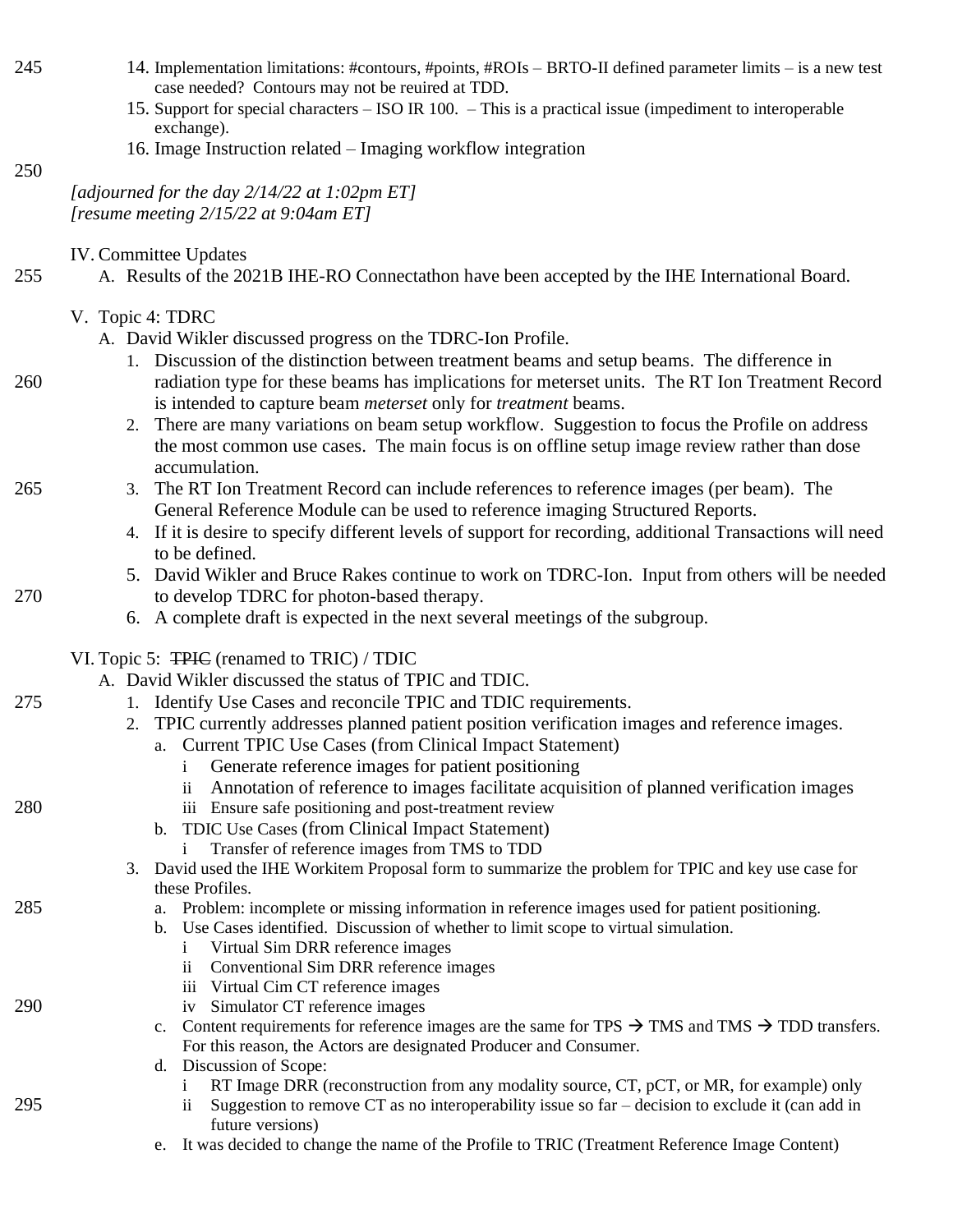|     | Proposed Actors (other Actors can be added to support other modalities in the future)<br>f.<br>Reference RT Image Producer   |
|-----|------------------------------------------------------------------------------------------------------------------------------|
| 300 | Reference RT Image Consumer<br>$\overline{\mathbf{u}}$                                                                       |
|     | iii Proposed Transaction: "Transfer Reference Image". (Use "transfer" to avoid confusion of                                  |
|     | "storage" and "retrival"<br>Concern was expressed about confusing terminology in Profile Actors. Similar Actors in different |
|     | g.<br>Profiles, e.g. "Archive" and "OST", have different names. Without clear rationale, these differences                   |
| 305 | are confusing to new readers.                                                                                                |
|     | h. David has shared his presentation with additional notes from discussion in the IHE-RO Box "All                            |
|     | Files/IHERO TC share/Presentations" folder.                                                                                  |
|     | <b>ACTION 220203:</b> Jon Treffert to follow up with addition of explanatory text to Profiles in TF.<br>i.                   |
|     | <b>ACTION 220204:</b> David Wikler to revise and update Use Case and Scope of TRIC and TDIC.<br>j.                           |
| 310 | <b>Future Use Cases and Transactions</b><br>k.                                                                               |
|     | <b>Treatment MR Images</b><br>$\mathbf{1}$                                                                                   |
|     | <b>CBCT</b> Dose Reconstruction<br>$\overline{\mathbf{u}}$                                                                   |
|     | iii Contours, Curves                                                                                                         |
|     | iv Re-planning                                                                                                               |
| 315 | Dose Accumulation<br>V                                                                                                       |
|     | VII.<br>Topic 6: Participation of non-IHE members in informal workshop and Connectathons                                     |
|     | A. IHE-RO Planning Committee is eager to include all interested parties.                                                     |
|     | B. A consensus of paying members is needed to address their concerns.                                                        |
| 320 | C. Potential participants in XRTS and DRRO workshops that are not currently paying members include both                      |
|     | academic groups, commercial start-ups, and non-paying commercial entities. The primary concern is with                       |
|     | "free ride" commercial                                                                                                       |
|     | D. Costs/Benefits of participation in testing include                                                                        |
|     | 1. Access to Test Tools                                                                                                      |
| 325 | 2. Testing bandwidth                                                                                                         |
|     | Demonstration of Adhereence to Profiles<br>3.                                                                                |
|     | 4. Development of Test Procedures                                                                                            |
|     | 5. Publicity of IHE-RO testing<br>E. Proposed Access Policy                                                                  |
| 330 | 1. Formal testing categories were discussed:                                                                                 |
|     | a. Commercial member – annual fee                                                                                            |
|     | b. New member discount                                                                                                       |
|     | c. Academic member category / Non-profit category                                                                            |
|     | 2. Workshops / informal testing                                                                                              |
| 335 | a. Workshop is open to IHE members, including those who do not pay for IHE-RO testing.                                       |
|     | However, only paying IHE-RO members have direct access to fully functional (unlimited) test                                  |
|     | tools. A time-limited version of the IHE-RO Content Validator will be prepared for distribution                              |
|     | to non-paying participants.<br>Test tools                                                                                    |
| 340 | 3.<br>Time-limited version of test tools (supports subscription model)<br>а.                                                 |
|     | Cost of licensing mechanism to be assessed by AAPM (includes administrative expenses)<br>b.                                  |
|     | $\Lambda$ CTION 220205. Demeon to incorporate DRRO Profile requirements in the IHE RO Content                                |

c. **ACTION 220205**: Demcon to incorporate DRRO Profile requirements in the IHE-RO Content Validator tool and release a (90-day) time-limited version in advance of the DRRO Workshop in April 2022.

#### 345

- VIII. Topic 3 (continued): AAPM Survey new Use Cases?
	- A. Jon Treffert continued review of the AAPM "2021 IHERO Survey combined v3.xlsx" with the TC. An annotated version of the Survey results (discussion notes in Column C) is to be shared in the IHE-RO Box folder.
- 350
- IX. Topic 7: Next Meetings/Presentations/Deliverables
	- A. Planning Presentation